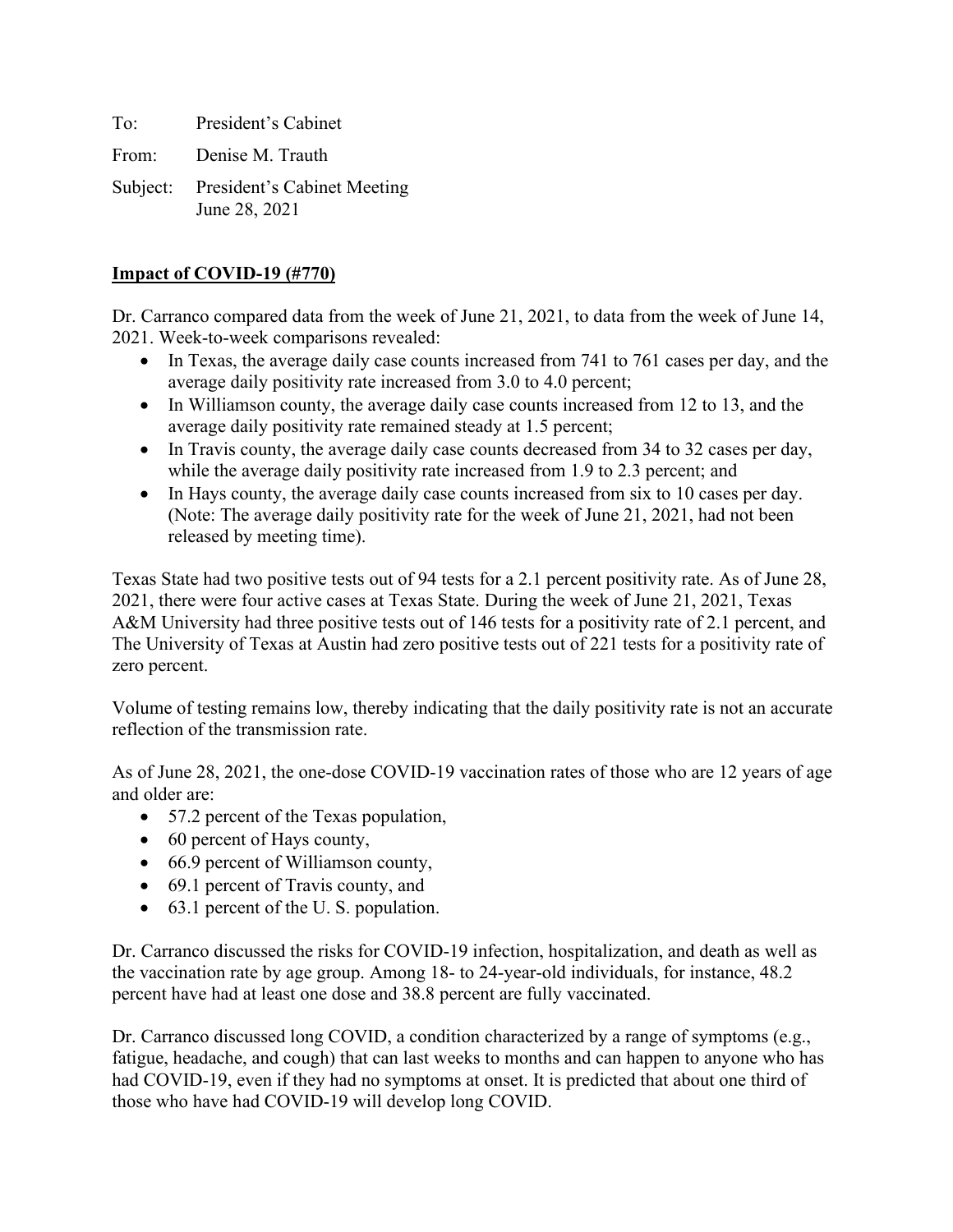Dr. Carranco led a discussion on fall 2021. COVID-19 cases and other respiratory illnesses, such as influenza, rhinovirus, and adenovirus, are expected, and new variants of COVID-19 may emerge. Face coverings will be recommended, not required; and space capacity restrictions will be lifted. Classrooms are expected to be full and lots of co-curricular activities, both indoors and outdoors, are being planned. A portion of Texas State students will not be vaccinated at the start of the semester. In light of these conditions:

- Self-assessment needs to be emphasized, and
- Sick persons will need to stay home and get tested to rule out COVID-19 and the flu, and isolation of positive cases and quarantine of close contacts will still be necessary.

Supervisors and faculty are asked to remain flexible and work with/accommodate employees and students, respectively, on a case-by-case basis.

Members of the President's Cabinet will continue to monitor the evolving COVID-19 situation and will respond accordingly.

# **Inclusion and Diversity (#747)**

Dr. Lloyd, Dr. Silva, and Life Anew guests Ms. Iris Savage, Project Manager; Mr. Sherwynn Patton, Director; and Ms. Carol Price-Williams, Restorative Coordinator, discussed the process by which Life Anew has been assisting the university in building equitable relationships across various internal groups. They are in the final stages of conducting the 360 degree feedback process and drafting a final report. Several themes emerged from this process, including, but not limited to: hiring diverse faculty and staff; supporting students, faculty, and staff of color; applying policies equitably, training faculty and staff on complex issues related to DEIA; and reforming certain policing practices/protocols. The recommendations in the final report will focus on development and implementation of inclusive practices.

## **President's Update (#556)**

President Trauth reviewed Texas Senate Bill 1385 recently signed into law by Governor Greg Abbott. Effective July 1, 2021, student-athletes may earn compensation from outside businesses or non-profits who want to use their name, image, and likeness.

## **Significant Issues (#01)**

Provost Bourgeois provided an update on fall 2021 enrollment. Robust first-year student enrollment numbers are expected, as key metrics are higher than they were at the same time in 2019 (pre-pandemic). Specifically:

- 7,229 students have signed up for New Student Orientation; and
- 6,007 freshmen have signed housing contracts.

When considering melt, first-year student enrollment is predicted to fall between 6,400 to 6,700 students.